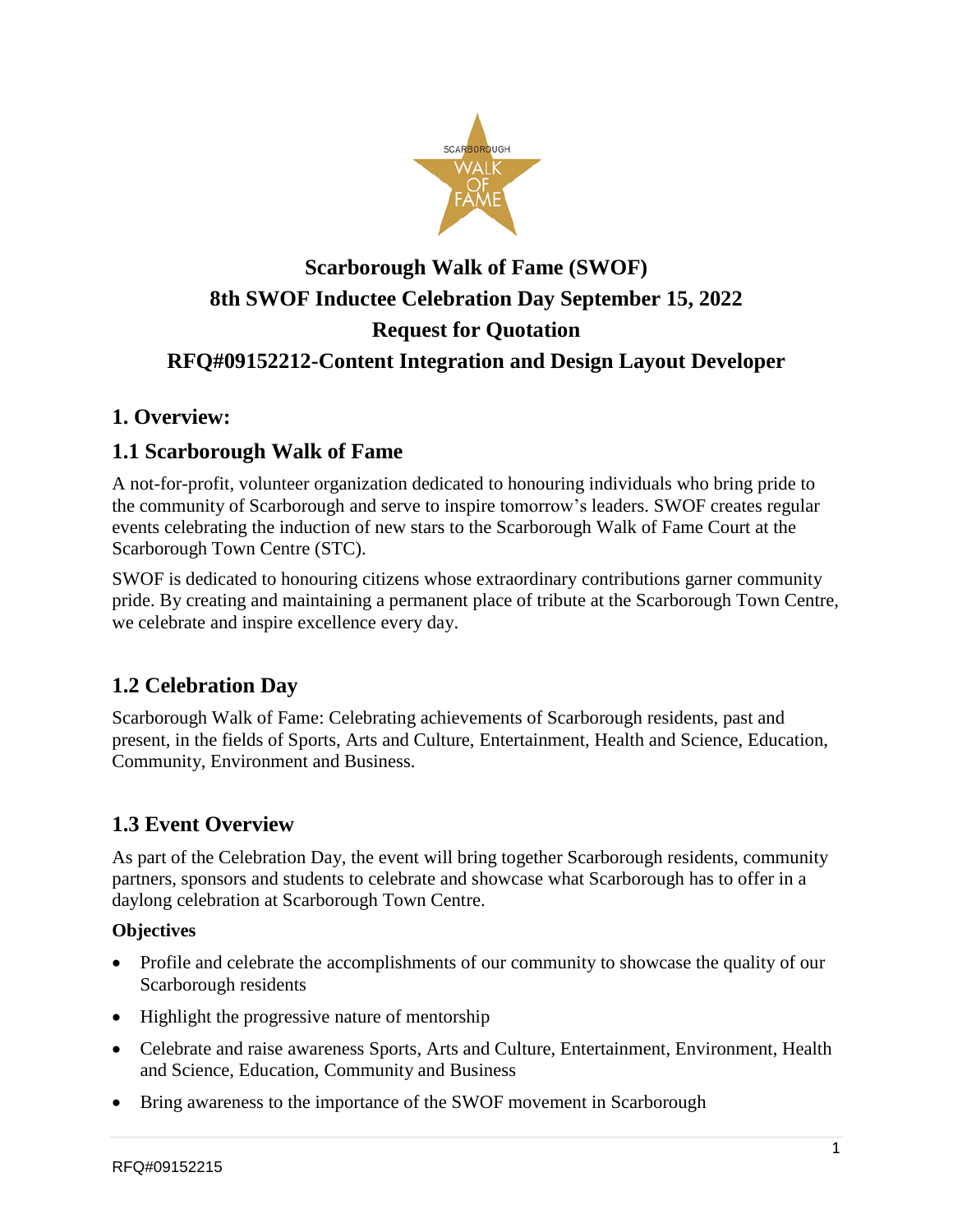### **1.4 Event Details**

**Location:** Scarborough Town Centre, 300 Borough Dr, Scarborough, ON M1P 4P5 **Date:** Thursday, September 15, 2022 **Time:** 11:00 a.m. to 6:00 p.m. **Number of participants:** Variable

#### **2. Statement of Work:**

#### **2.1 Purpose**

The purpose of this Request for Quotation (RFQ), is to invite Scarborough based businesses/organizations to submit their proposal to participate at the 8th SWOF Inductee Celebration Day

#### **2.2 Scope**

SWOF – dedicated volunteer driven organization experts will manage the theme, logistics, partnerships, marketing and budget along with delivering a transparent bidding process. We will require the select business/organization to provide pre-event and on-site consultation and or deliverables. Please see further details in "3.5 Scope of Work" section.

### **2.3 Project Schedule**

This schedule is based on our current timelines, (subject to change)

Project Timeline: Issuance of RFQ to Proponents on SWOF website Submitting questions: by or before 11:59 p.m. Monday, June 13, 2022 RFQ Close Date 11:59 p.m., Monday, June 27, 2022 Award Contract to business or organization Monday, July 11, 2022 Only successful bidders will be contacted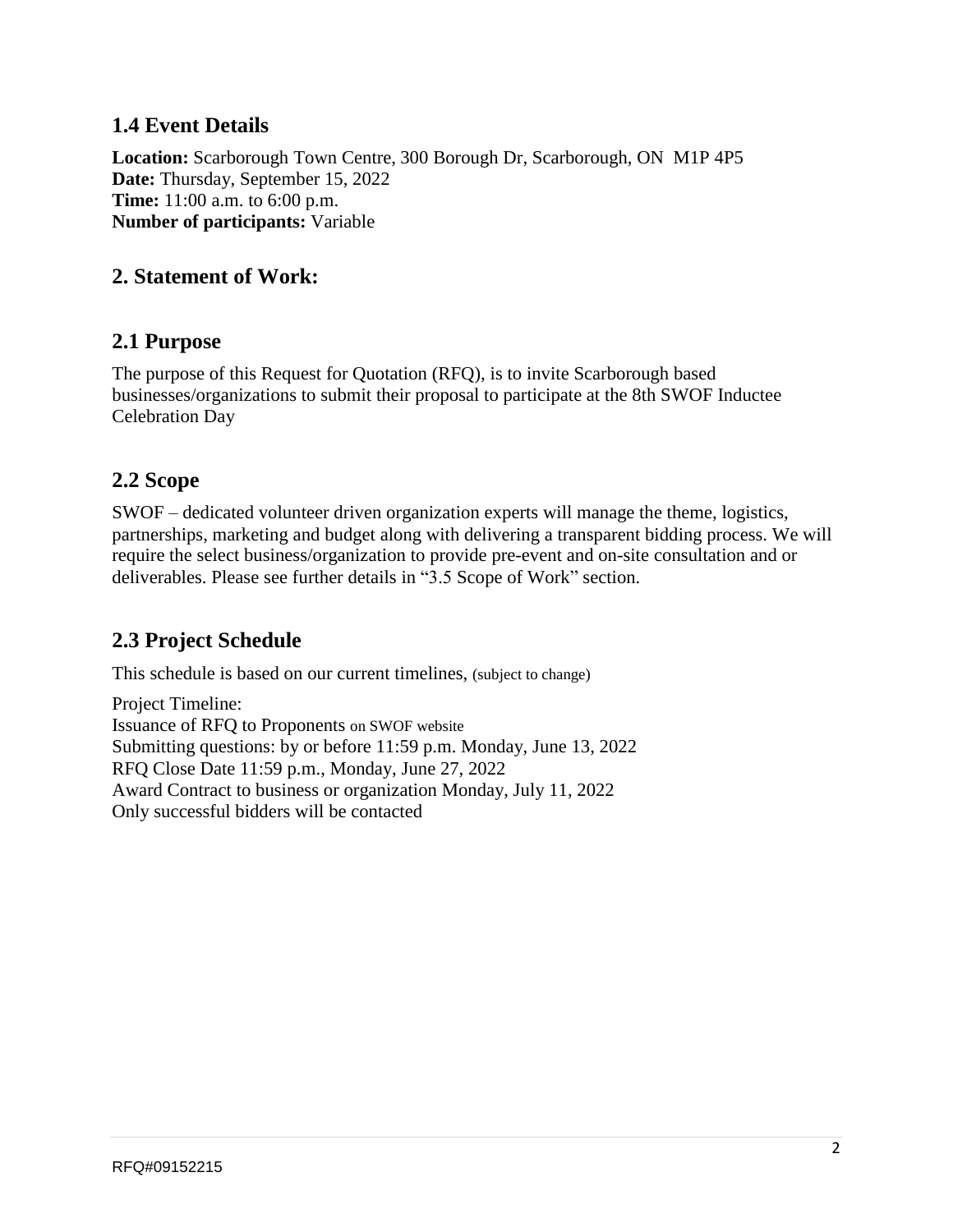#### **3. Proposal Submission Procedure:**

#### **3.1 Business, Organization RFQ Reception**

By responding to this RFQ, the business/organization agrees to be responsible for fully understanding the requirements or other details of the RFQ and will ask any questions to ensure such understanding is gained. SWOF retains the right to disqualify proponents who do not demonstrate a clear understanding of our needs.

### **3.2 Good Faith Statement**

All information provided by SWOF is offered in good faith. Specific items are subject to change at any time based on business circumstances.

#### **3.3 Communication and Proposal Submission Guidelines**

Communications shall not be effective unless a specified procurement executive, who is responsible for managing the RFQ process, formally confirms these communications in writing. In no case shall verbal communication govern over written communications.

Questions relating to this RFQ must be emailed to the contact identified below, on or before 11:59 p.m. Monday, June 13, 2022. If the question is considered relevant to all proponents, SWOF in its sole discretion will provide both the question(s) and the answer in writing to all proponents. SWOF will provide information to proponents in writing only. No other official is empowered to speak for SWOF with respect to this RFQ. Proponents who seek to obtain information, clarification or interpretation from other sources are advised that such material is used at the proponent's own risk, and that SWOF will not be bound by any such representations.

### **3.3 Submission Process**

Closing date and time: 11:59 p.m. local time, Monday, June 27, 2022

Submit one digital copy to the Scarborough Walk of Fame email id: **[Scarboroughwalkoffame@gmail.com](mailto:Scarboroughwalkoffame@gmail.com)**

The RFQ documentation must be addressed to

#### **SWOF Evaluation Committee RFQ #09152212 8th SWOF Inductee Celebration Day Thursday, September 15, 2022**

RFQ submissions that arrive after the closing date and time will not be accepted and will be returned. Only email submissions will be accepted.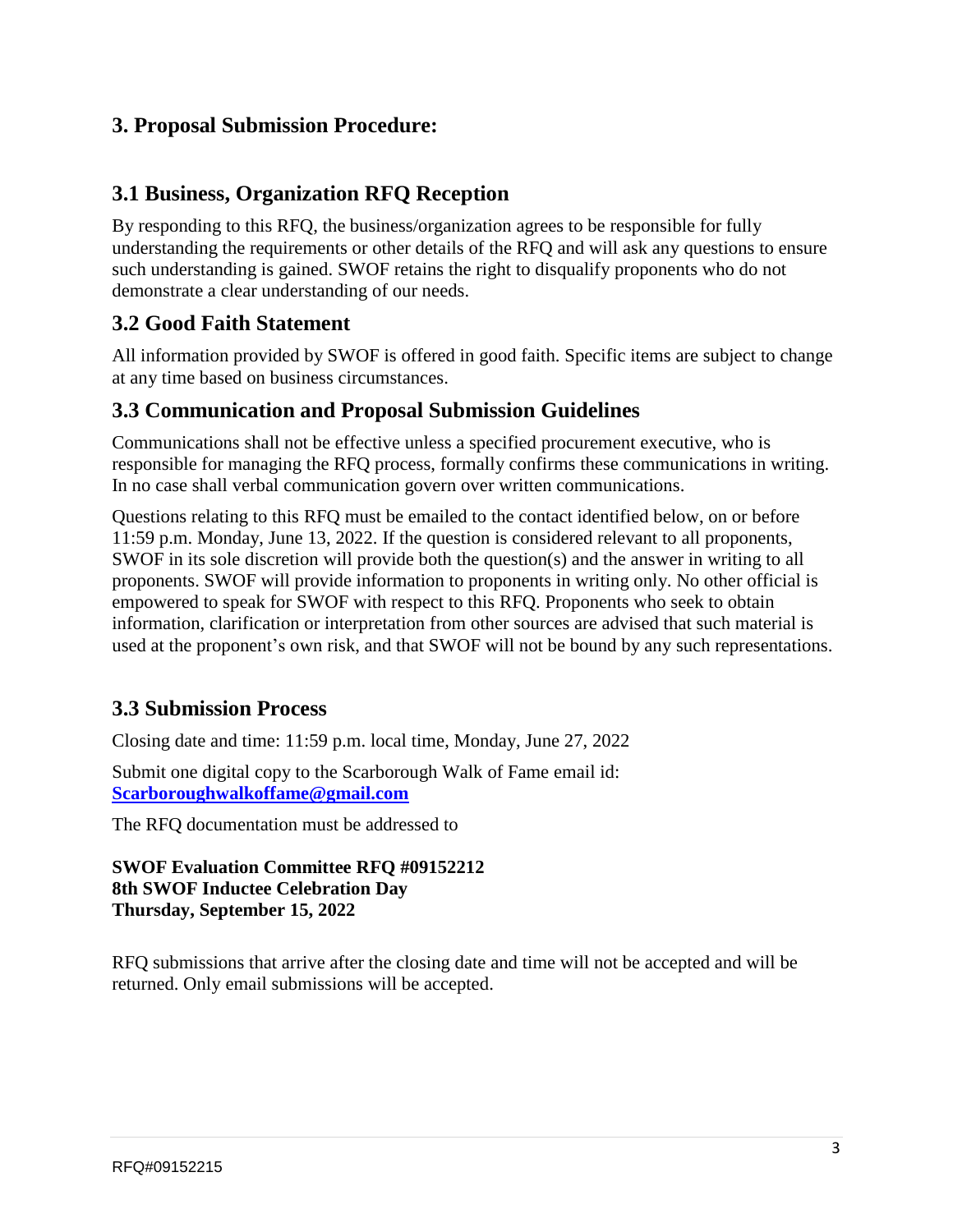# **3.4 Evaluation Criteria**

All RFQ proposals will be evaluated systematically based on the following key criterion. The purpose of this section is to identify suppliers with the interest and capabilities to complete the deliverables as defined in the Scope of Work.

### **3.5 Scope of Work (SOW)**

Key evaluation criteria include capabilities demonstrated with past events and quality of events.

Proponents are expected to include the following as part of their proposal (Microsoft word or pdf document format only)

- A. Statement of Interest **(5 Points)**
- B. Primary contact information (**2 Points**)
- C. Brief Description of business or organization (**3 points**)
- D. List and provide a brief description of two recently completed contracts which are comparable to the proposed RFQ and which demonstrate relevant capabilities of your business or organization. (**10 Points**)
- E. Provide current business or organization documents business licenses, insurances and certifications-where applicable (**5 Points**)
- F. Complete the following questions (**10 points**)
	- a. Give example of your product and price range
	- b. Provide details of your proposed product or service
	- c. Provide cancellation policy
	- d. Provide location requirements STC
	- e. Explain how your Scarborough based business/organization will meet the needs of our Event **(5 Points)**
- G. Provide a timeline (window for deliverables) based on your recommendations (**5 points**)
- H. Quote broken down in order of Scope of Work (**5 points**)
- **Total: 50**

#### **3.6 Short-list Selection**

Proponents who have demonstrated their capacity to meet our needs will be contacted by phone and/or email to be notified of their selection to move forward in the RFQ process.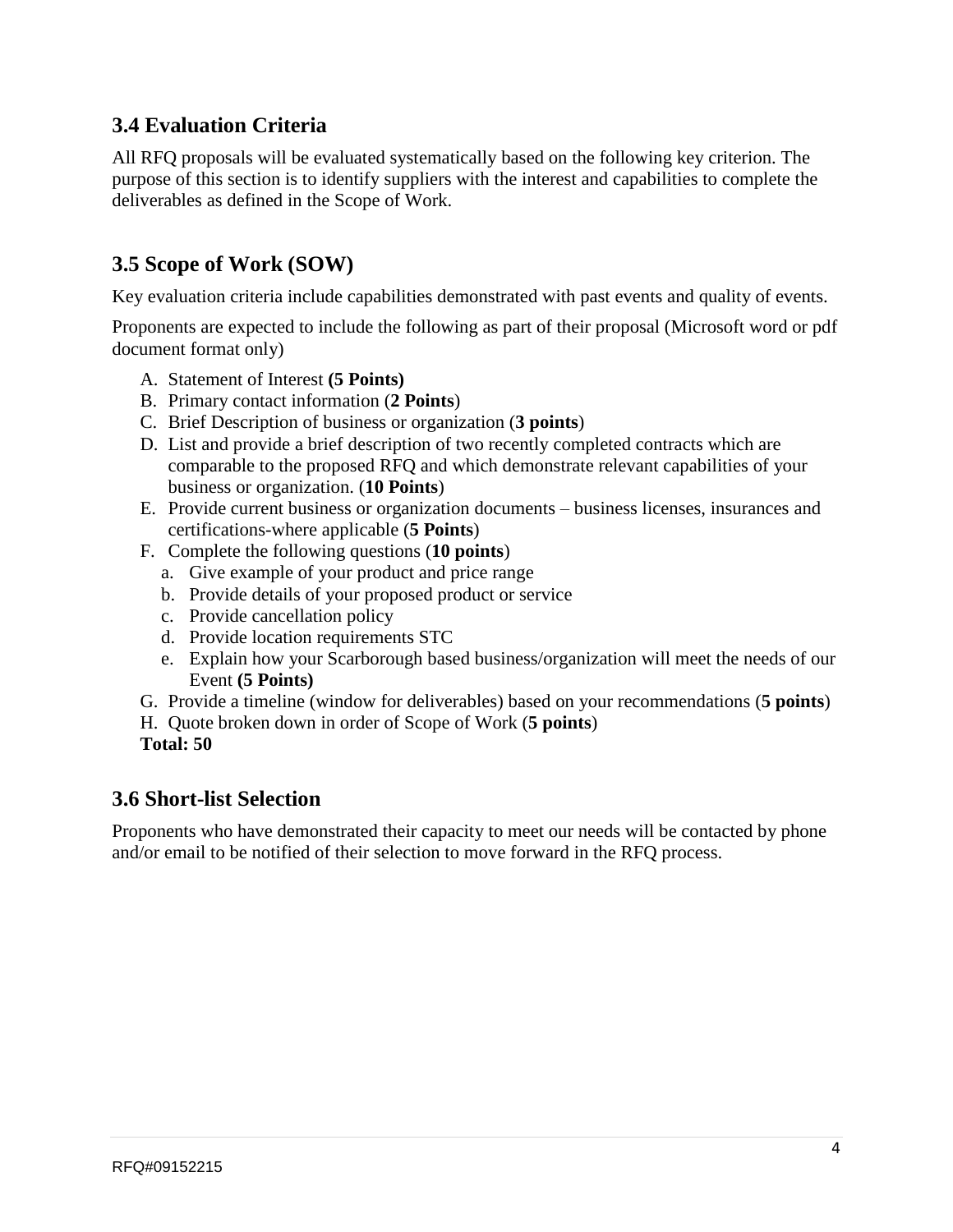### **4. Scope of Work and Business Requirements**

SWOF will require the Scarborough based businesses/organizations to provide the following aspects of the event:

### **4.1 Counsel/Guidance**

Two or three meetings before Celebration Day (Thursday September 15) Unlimited emails/phone calls replying within a business day.

#### **4.2 On-Site Deliverables Scarborough Town Centre**

Location: Pre-Show / Celebration Day September 2022

Participants: Onsite STC Centre Court

Service: Require pre-production assistance to have screen states ready prior to setup day (Celebration Day ) All content will be provided.

Product: The integration and design layout for the SWOF digital screen presentation LED Video Wall

•Familiar with graphics editing– this is mainly to resize pictures and content going on the screen based on the resolution (screen will be wider than regular 16:9 formats)

•Familiar with video editing programs- this would help with creating or editing videos to fit screen format.

•Familiar with Social media-integrating twitter/Instagram feeds on the screen.

Other: Engagement and collaboration with SWOF Chair, steering committee and the SWOF program coordinator/production manager throughout July and August leading up to Celebration day September 2022